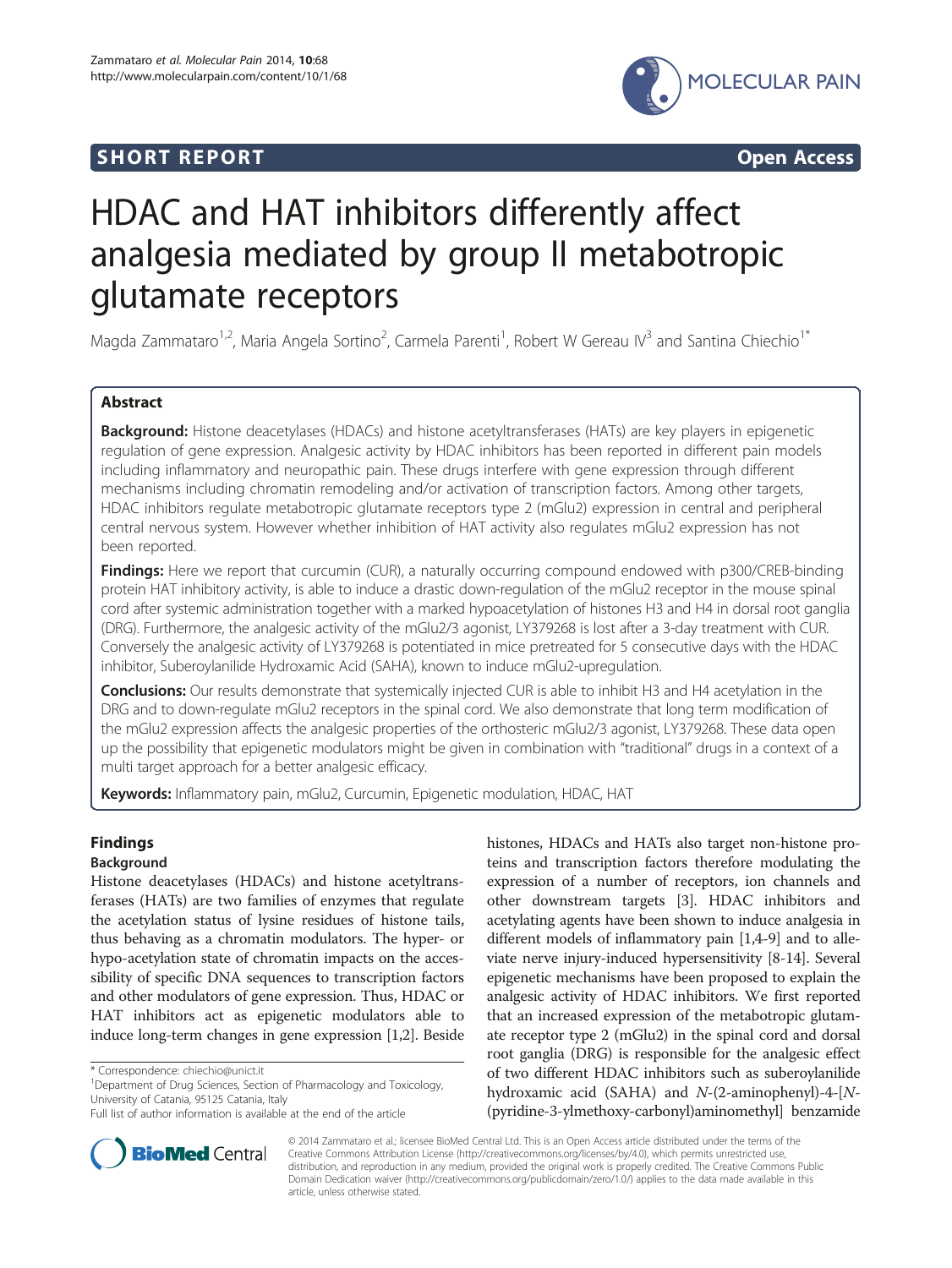(MS275) in the second phase of the formalin test [[5](#page-4-0)]. The mechanism underlying the mGlu2 overexpression induced by HDAC inhibitors has been related to the activation of the NF-κB pathway by an increased acetylation of the p65 subunit at lysine 310 (K310) [[5](#page-4-0)[,6](#page-5-0)].

With this study we sought to evaluate whether inhibition of HAT activity might affect mGlu2 expression and thus have an impact on mGlu2-mediated analgesia. To test this hypothesis we used a naturally occurring compound endowed with p300/CREB-binding protein (CBP) histone HAT inhibitory activity, curcumin (CUR), extracted from rhizomes of turmeric Curcuma longa [[15](#page-5-0)-[17\]](#page-5-0). We also evaluated the analgesic effect of the mGlu2/3 agonist, LY379268, in mice in which the expression of the mGlu2 receptor was epigenetically modulated.

#### Results and discussion

We examined the effect of repeated injection with the naturally occurring p300/CBP HAT inhibitor, CUR, on the mGlu2 expression level in the spinal cord. Chronic administration of CUR at doses ranging from 50 to 300 mg/kg have been shown to be well tolerated in

behavioral studies [[18\]](#page-5-0). Intraperitonally injected CUR (100 mg/kg) is able to decrease histone acetylation in the CNS only after inclusion in nanostructured lipid carriers [[17\]](#page-5-0). In this study we demonstrated that CUR (100 mg/kg, ip) was able to significantly reduce the mGlu2 receptor expression in the mouse spinal cord after 24 hours from the injection with a lowest level reached after 3 consecutive days of administration (Figure 1). However no further reduction in mGlu2 receptor expression was observed after a more prolonged treatment such as a 5-day treatment (data not shown). Systemically injected, CUR was also able to induce a significant H3 and H4 hypoacetylation in the DRG (Figure [2A](#page-2-0), [2B](#page-2-0)). Since mGlu2 receptors play an important role in pain behavior and in the analgesic effects of mGlu2/3 agonists [\[19\]](#page-5-0) we next evaluated whether a 3-day CUR administration has an impact on pain behavior in the mouse formalin test and/or affects the analgesic activity of the mGlu2/3 agonist, LY379268. mGlu2/3 agonists are known to induce analgesia in different pain models including the formalin test [[10](#page-5-0),[19](#page-5-0)-[29](#page-5-0)]. Consistent with data from literature, a single administration of LY379268

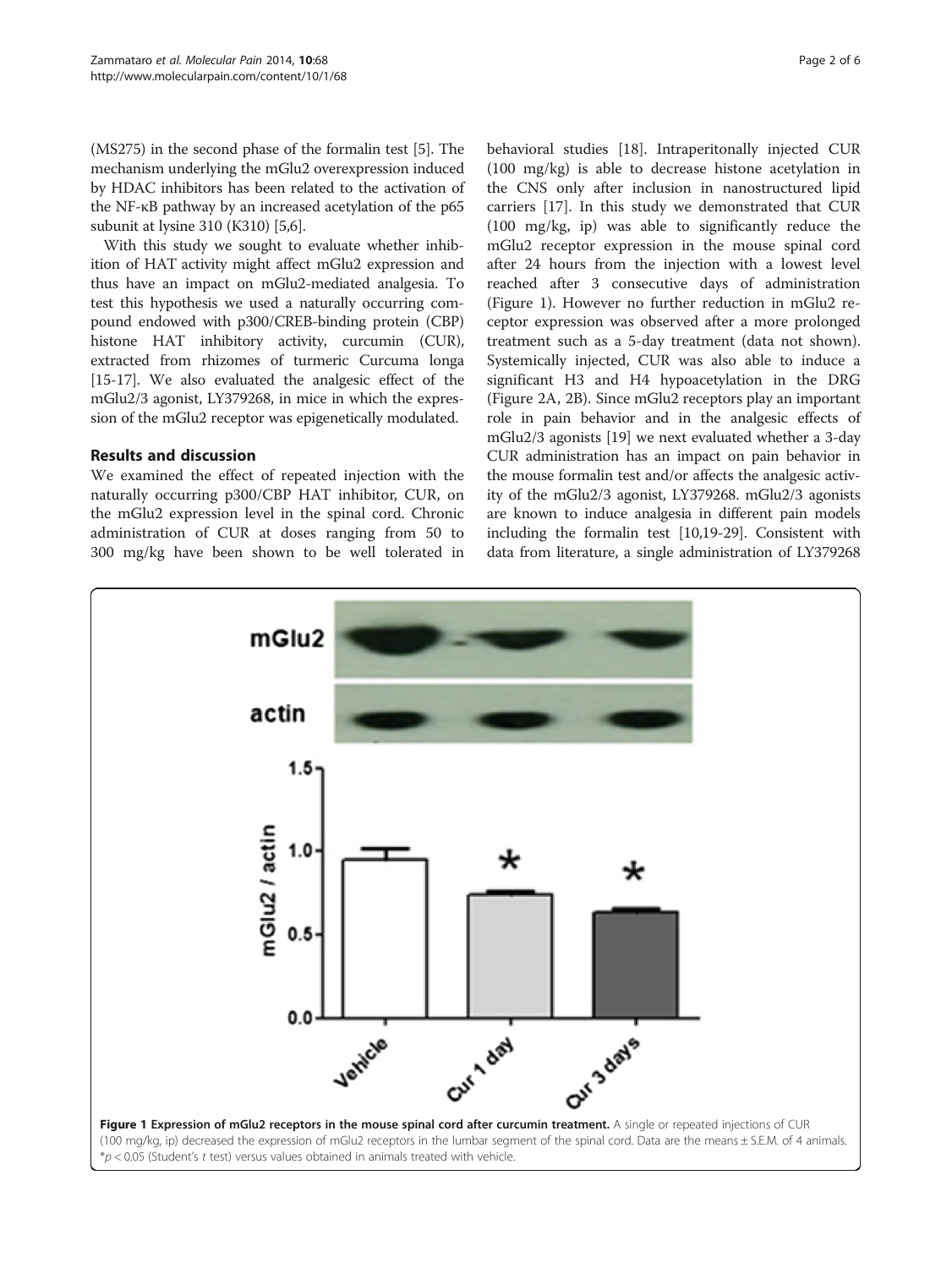<span id="page-2-0"></span>

(3 mg/kg, ip) 30 minutes before formalin injection, was able to induce analgesia in the mouse formalin test (Figure [3A](#page-3-0)-D). Also, to test the effect of a 3-day treatment with CUR on the analgesic activity of LY379268 we pretreated mice with CUR (100 mg/kg, ip) for three consecutive days with the last injection 24 hours before the formalin test and then mice received either saline or LY379268 30 minute before the formalin injection. Although CUR was able to induce mGlu2 downregulation, mice receiving a 3-day pretreatment with CUR exhibited a slight but not significant increase of pain behavior in the second phase of the formalin test compared to saline-injected mice (Figure [3A](#page-3-0),B). However, under these conditions, the analgesic effect of LY379268, was lost (Figure [3A](#page-3-0),B). We then moved to test whether repeated injection with the HDAC inhibitor, SAHA, would affect the analgesic activity of the mGlu2/3 agonist, LY379268. To address this question we pretreated mice with SAHA (5 mg/Kg, sc) for 5 consecutive days. As previously shown [\[5\]](#page-4-0), while a single injection of SAHA is not analgesic and does not affect mGlu2 receptor expression in the mouse spinal cord, a 5-day pretreatment is sufficient to upregulate mGlu2 receptors and to reduce the second phase of the mouse formalin test [\[5\]](#page-4-0). Here we show that, opposed to Curcumin, when mice were pretreated with SAHA (5 mg/Kg, sc) for 5 consecutive days with the last injection 24 hours before the formalin injection the analgesic effect of LY379268 (3 mg/kg, ip), acutely injected 30 minutes before formalin injection, was potentiated in the second phase of the formalin test (Figure [3](#page-3-0)C,D).

Our data show that epigenetic modulation of mGlu2 receptors affects the analgesic activity of orthosteric mGlu2/3 ligands. It has been shown that mGlu2 expression

is regulated by epigenetic mechanism in peripheral and central nervous system regions including DRG, spinal cord [[5](#page-4-0)[,9](#page-5-0)], and prefrontal cortex [\[30](#page-5-0)]. Particularly, pharmacological treatments leading to protein hyperacetylation, such as HDAC inhibitors or L-acetylcarnitine, have been shown to increase the expression of mGlu2 receptor both in in vivo and in vitro experiments [[5](#page-4-0)[,6,9,10,30](#page-5-0)-[32](#page-5-0)] and to induce analgesia in the second phase of the mouse formalin test [\[5,](#page-4-0)[6\]](#page-5-0). However, no report indicates whether a decreased protein acetylation level might influence the expression of mGlu2 receptor and thus have an impact on mGlu2/3 agonist-induced analgesia. As a p300/CBP HAT inhibitor, CUR can contribute to the regulation of gene expression [[15,16\]](#page-5-0). p300/CBP is ubiquitously expressed and plays an important role in a wide range of biological responses involved in inflammation, cancer and neurodegenerative diseases [[26,33,34\]](#page-5-0). Although CUR-induced p300/CBP inhibition results in a consistent mGlu2 receptor downregulation, the lack of hyperalgesic activity of CUR might be related to the lack of specificity of HAT inhibitors. A number of targets have been shown to be modulated by CUR, many of which might impact pain behavior [\[27\]](#page-5-0). Based on our previous works showing that HDAC inhibitor regulate mGlu2 receptor expression via NF-κB activation [\[5,](#page-4-0)[6](#page-5-0)], here we focus on the ability of CUR to epigenetically downregulate mGlu2 receptor in DRG and thus to modulate mGlu2/ 3 analgesic activity. Interestingly, CUR also inhibits NF-κB activation and the expression of its target genes [\[35\]](#page-5-0). We have previously shown that systemic administration of CUR is not able to induce histone hypoacetylation in the spinal cord unless CUR is included in a nanocarrier lipid matrix [\[17](#page-5-0)]. This is consistent with the low bioavailability of CUR because of its rapid metabolism and pharmacokinetic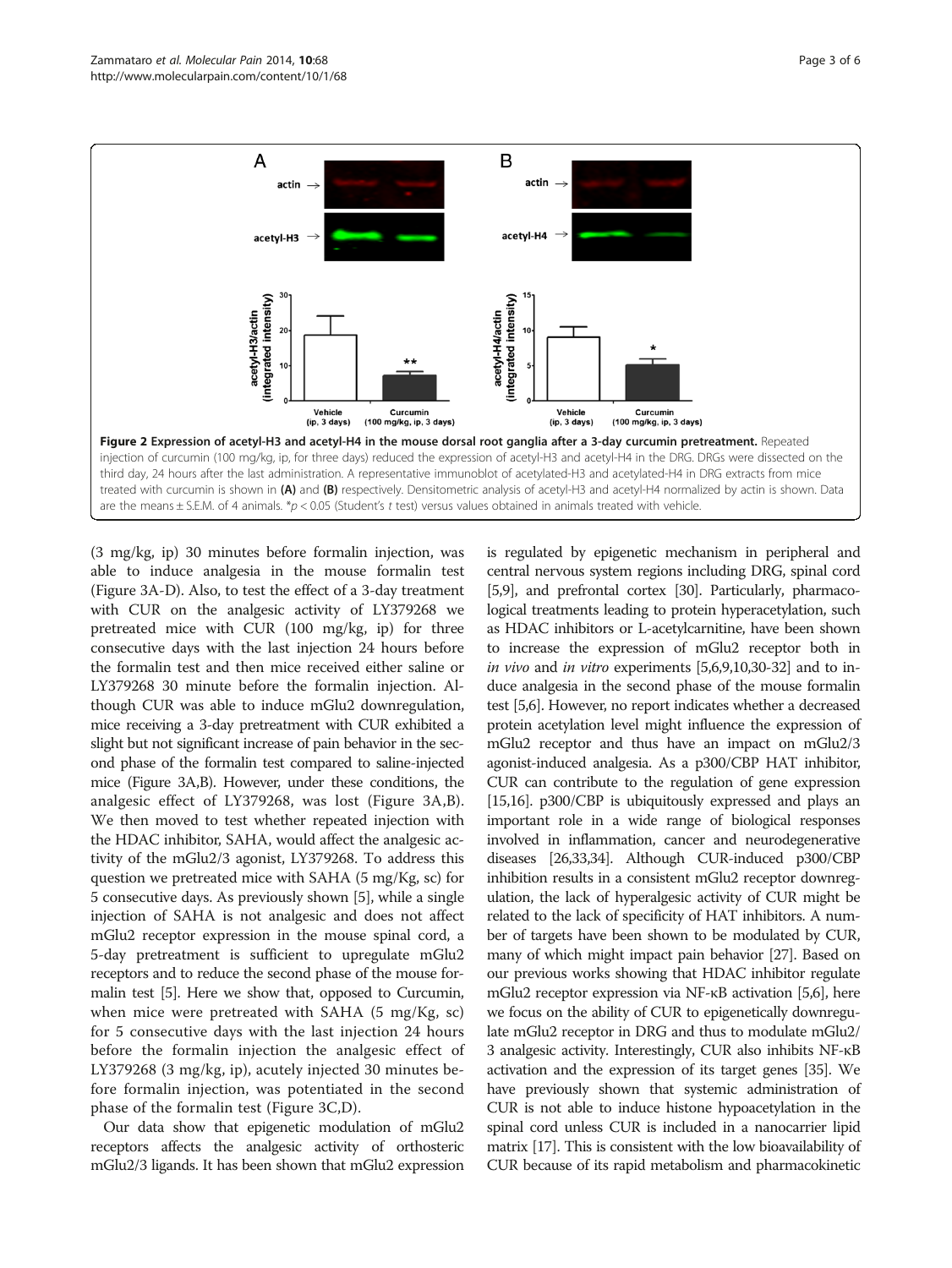<span id="page-3-0"></span>

characteristics that do not allow the drug to reach high concentration in the CNS [\[36\]](#page-5-0). In our study we show that systemically injected CUR is able to induce H3 and H4 hypoacetylation in the DRG. Although CUR is not able to induce hypoacetylation in the spinal cord after systemic injection, the reduced acetylation observed in the DRG might be explained by the lack of the blood brain barrier that increases DRG neuron vulnerability compared to the central nervous system. The effect of CUR in the DRG also explains the downregulation of mGlu2 receptors in the spinal cord. In fact, mGlu2 receptors in the dorsal horn of the spinal cord are presynaptically expressed in the primary sensory afferents whose cell bodies are located in the DRG [[28](#page-5-0)]. the presynaptic localization of mGu2 receptors on

primary afferent neurons, together with the absence of blood brain barrier in DRG also explain the effect of SAHA on mGlu2 receptor expression in the spinal cord despite its poor brain permeability [[29](#page-5-0)]. The lack of analgesic effect in the formalin test by the mGlu2/3 agonist LY379268 in CUR-treated mice is consistent with our previous work showing that LY379268 is not analgesic in mice lacking of the mGlu2 receptors [\[19,37\]](#page-5-0). Recently, the role of p300 in chronic pain has been investigated. Zhu and colleagues [\[38](#page-5-0)] show that p300 is involved in the development of neuropathic pain and that a reversal of hyperalgesia can be induced by strategies that inhibit or down-regulate p300 in the spinal cord. The authors showed that p300 is upregulated at day 14 after the induction of neuropathic pain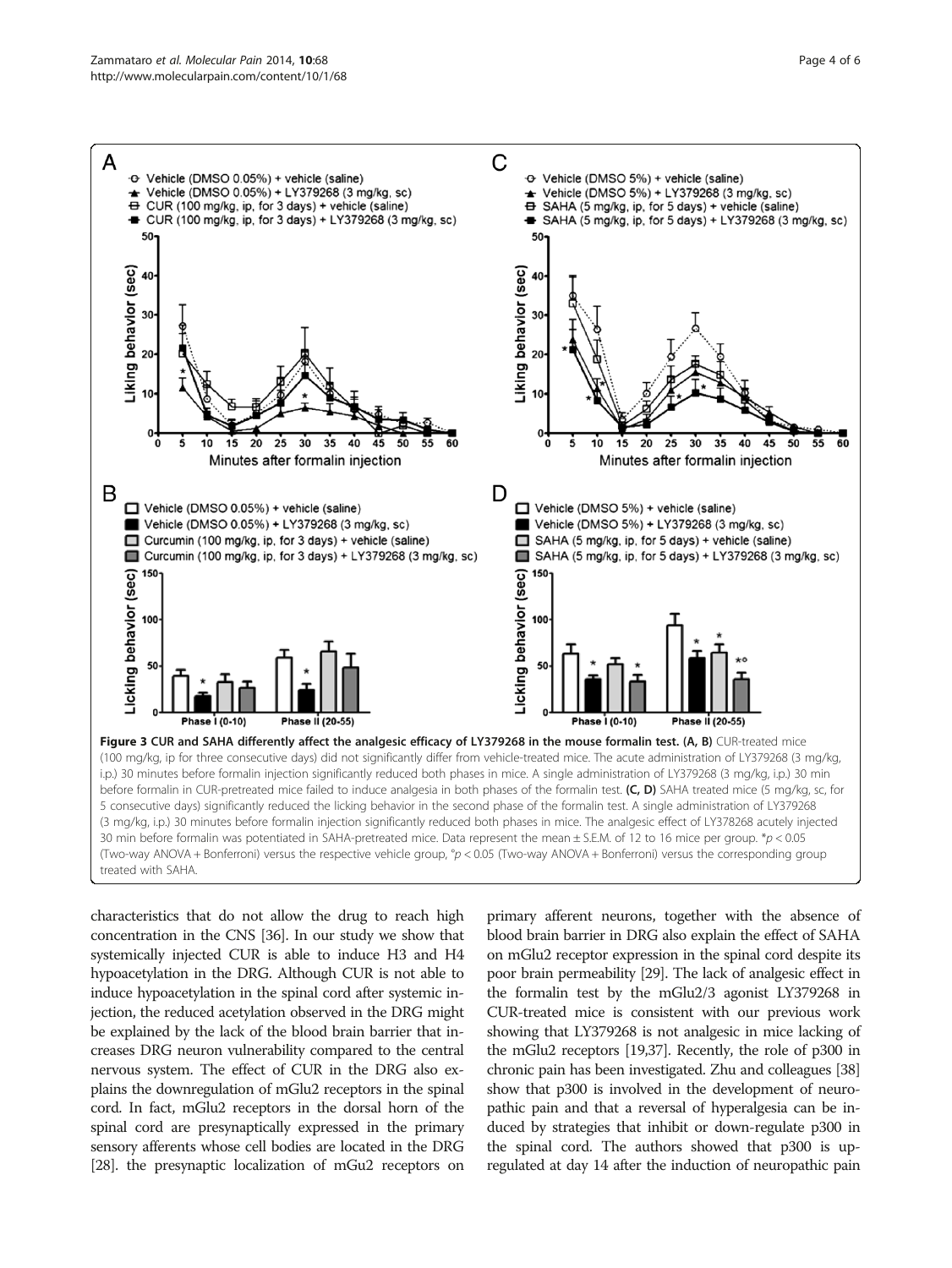<span id="page-4-0"></span>with the chronic constriction injury of the sciatic nerve model. Moreover, the inhibition of p300 HAT by intrathecal administration of a small molecule with p300 HAT inhibitory activity, C646, or by down-regulating p300 with specific small hairpin RNA (shRNA) suppress cyclooxy genase-2 (COX-2) expression [\[38\]](#page-5-0). These data are not in contrast with our result showing that the p300/CBP HAT inhibitor, CUR, does not affect pain behavior in the formalin test, since we have shown that, when systemically injected, CUR affects histone acetylation in the DRG, but not in the spinal cord [\[17](#page-5-0)]. Consistent with this hypothesis, CUR has been shown to reduce the second phase of the formalin test when intrathecally injected [[39](#page-5-0)].

In this short report we show that a bidirectional modulation of mGlu2 expression in the spinal cord induced by repeated administration of so called "epigenetic drugs", such as HDACs or HATs inhibitors, can either potentiate or block the analgesic activity of the mGlu2/3 agonist, LY379268.

# Methods

#### Animals

Adult (8–10 weeks) Wild type CD1 mice Were used in this study. All mice were housed under a 12 h light/dark cycle with free access to food and water. All mouse protocols are in accordance with Institutional Animal Care and Use Committee (IACUC) guidelines. All efforts were made to minimize animal suffering and to reduce the number of animals used.

## Drugs

Curcumin (Sigma-Aldrich) was dissolved in normal saline solution containing 0.05% dimethyl sulfoxide (DMSO), as previously described [[17](#page-5-0)]. Curcumin was administered to CD1 mice at 100 mg/kg body weight intraperitoneally (i.p.) once a day for three consecutive days with the last injection 24 h before behavioral test. A vehicle solution containing 0.05% DMSO was given as control for the curcumin group. SAHA (Calbiochem) was dissolved in 5% DMSO and injected at 5 mg/kg subcutaneously for 5 consecutive days with the last injection 24 h before behavioral tests. LY379268 (Toscris) was acutely injected at 3 mg/Kg, sc 30 min before the formalin test. A vehicle solution containing 5% DMSO was given as control for the SAHA group.

# Behavioral experiments

#### Formalin test

Formalin (5%, 10 μl; Sigma-Aldrich) was injected subcutaneously into the plantar side of the right hind paw as reported previously [5]. In the formalin test, the total time spent licking or biting the injected hind paw was recorded for each five-minute intervals for one hour post injection. Formalin scores were separated into two phases, phase I (0–10 min) and phase II (15–50 min). A mean response was then calculated for each phase. All tests were performed blind to treatment.

#### Immunoblotting

Tissues from the lumbar segment of the spinal cord or DRG from L4–L5 were removed and homogenized. Ten micrograms of total protein were separated by 10% SDS polyacrylamide gel electrophoresis and electrophoretically transferred onto protein-sensitive nitrocellulose membranes (Criterion blotter; Bio-Rad Laboratories, Hercules, CA). The membranes were blocked in Odyssey blocker (LI-COR Biosciences, Lincoln, NE) for 1 h, and the following primary antibodies were used: rabbit anti-acetyl H3 (1:1000; Santa Cruz Biotechnology, Santa Cruz, CA); rabbit Ac-Histone H4 (Lys 12) (1:200, Santa Cruz Biotechnology, Santa Cruz, CA); rabbit Ac-Histone H3 (Lys 18) (1:200, Abcam); mouse anti actin (1:1000; Sigma Aldrich). Mouse anti-metabotropic Glutamate Receptor 2 (1:500; Abcam). Primary antibodies were incubated overnight at 4°C. The following secondary antibodies were incubated for 1 h at room temperature: goat anti-rabbit antibody labeled with IRD800CW (LICOR) and goat anti-mouse antibody labeled with Alexa Fluor 680 (Invitrogen, Carlsbad, CA). Proteins were detected with the Odyssey Infrared Fluorescence Imaging System (LI-COR).

#### Competing interests

The authors declare that they have no competing interests.

#### Authors' contributions

SC, MAS, RWG designed experiments, MZ, CP, SC designed and performed experiments. SC,MZ, CP, MAS and RWG wrote manuscript. All authors read and approved final manuscript.

#### Acknowledgments

The work is supported by funds from the University of Catania (PRA 2008) to SC, and in part by funds from the NIH (NINDS R01NS42595) to RWG.

#### Author details

<sup>1</sup>Department of Drug Sciences, Section of Pharmacology and Toxicology University of Catania, 95125 Catania, Italy. <sup>2</sup>Department of Biomedical and Biotechnological Sciences Section of Pharmacology, University of Catania, 95125 Catania, Italy. <sup>3</sup>Washington University Pain Center and Department of Anesthesiology Washington University School of Medicine, St. Louis, MO, USA.

Received: 6 August 2014 Accepted: 4 November 2014 Published: 18 November 2014

#### References

- 1. Grunstein M: Histone acetylation in chromatin structure and transcription. Nature 1997, 389:349–352.
- 2. Strahl BD, Allis CD: The language of covalent histone modifications. Nature 2000, 403:41–45.
- 3. Spange S, Wagner T, Heinzel T, Kra"mer OH: Acetylation of non-histone proteins modulates cellular signalling at multiple levels. Int J Biochem Cell Biol 2009, 41:185–198.
- 4. Chiechio S, Copani A, Nicoletti F, Gereau RW 4th: L-acetylcarnitine: a proposed therapeutic agent for painful peripheral neuropathies. Curr Neuropharmacol 2006, 4(3):233–237.
- 5. Chiechio S, Zammataro M, Morales ME, Busceti CL, Drago F, Gereau RW 4th, Copani A, Nicoletti F: Epigenetic modulation of mGlu2 receptors by